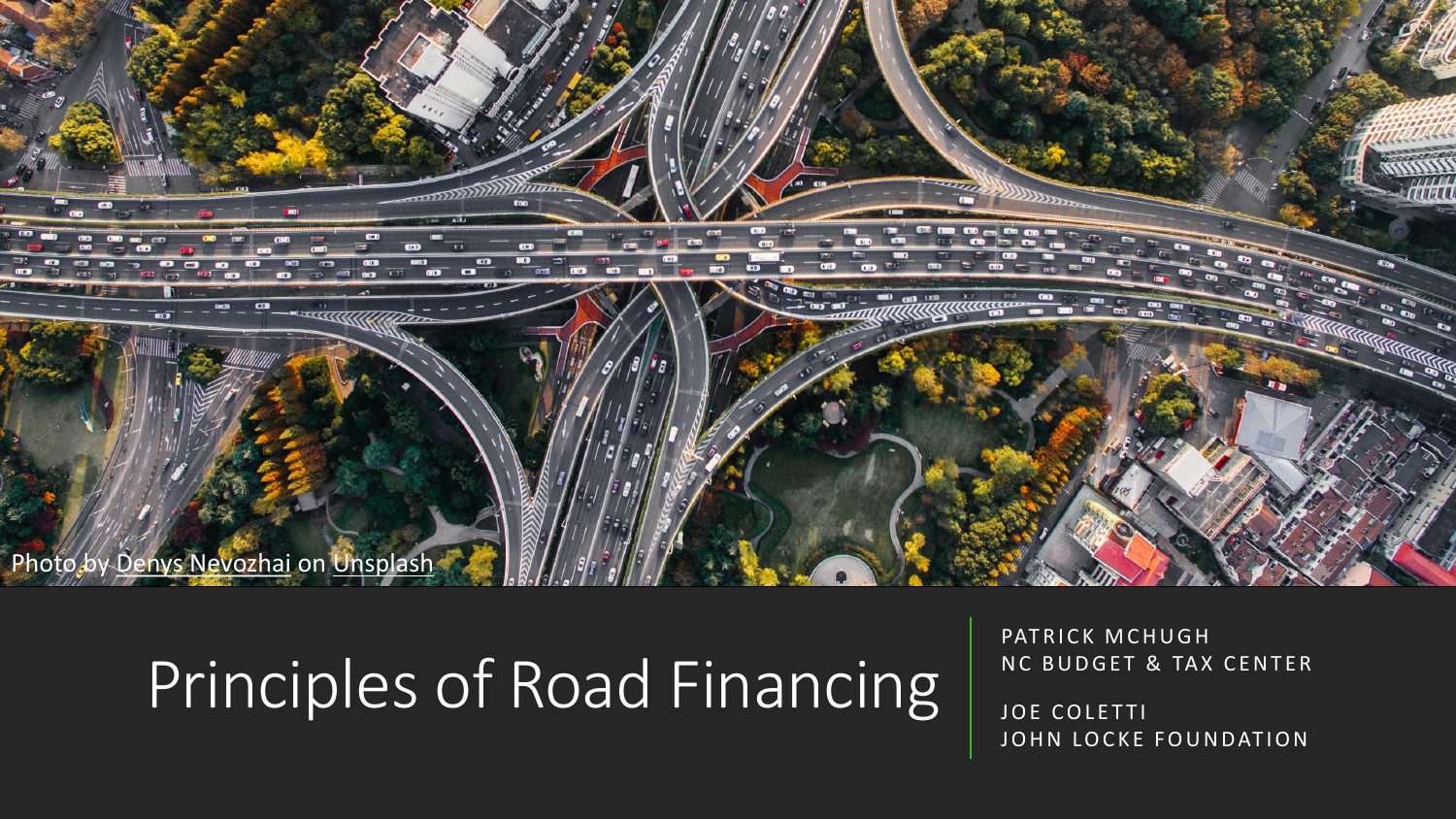

#### Agenda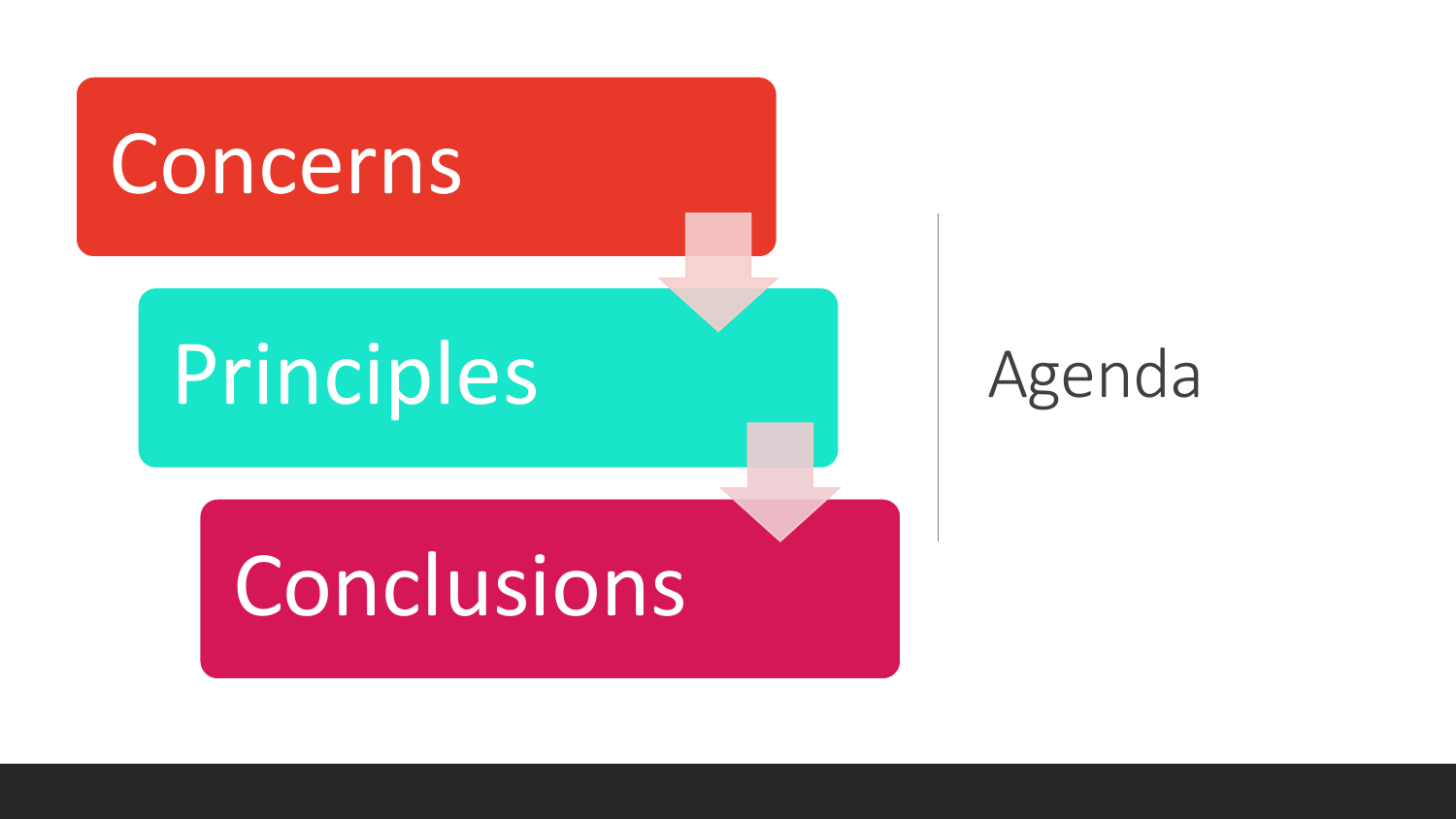#### Concerns

Shared: Transparency of funding—gas tax is not clearly understood as cost of wear on roads Shared: Level of funding—not enough money to meet all current demands Shared: Nature of funding—gas tax is regressive and could be more so with newer vehicles Shared: Sustainability of funding—shift of vehicle fleet makes gas tax less viable Shared: Urban/Rural divide—alternatives should not create new burdens for any one population Shared: Volume of roads—have we overbuilt and why? Shared: Role of public transit and other alternative modes of transportation **Progressive:** Health and economic impacts of carbon and other emissions **Conservative:** Matching demands to available funds, rather than raising taxes and fees to meet demand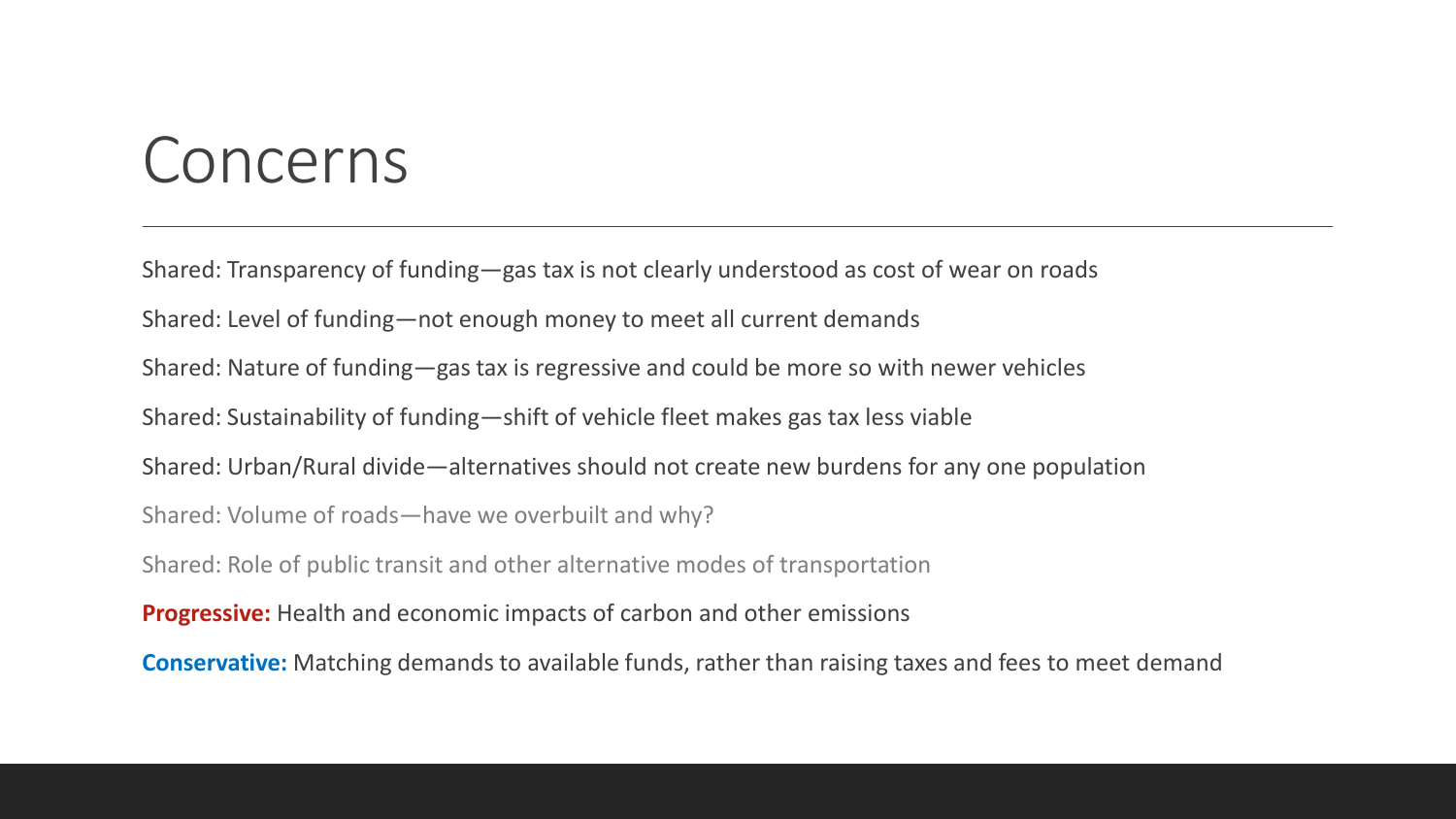## Shared Principles









Capture value **Subsidize need**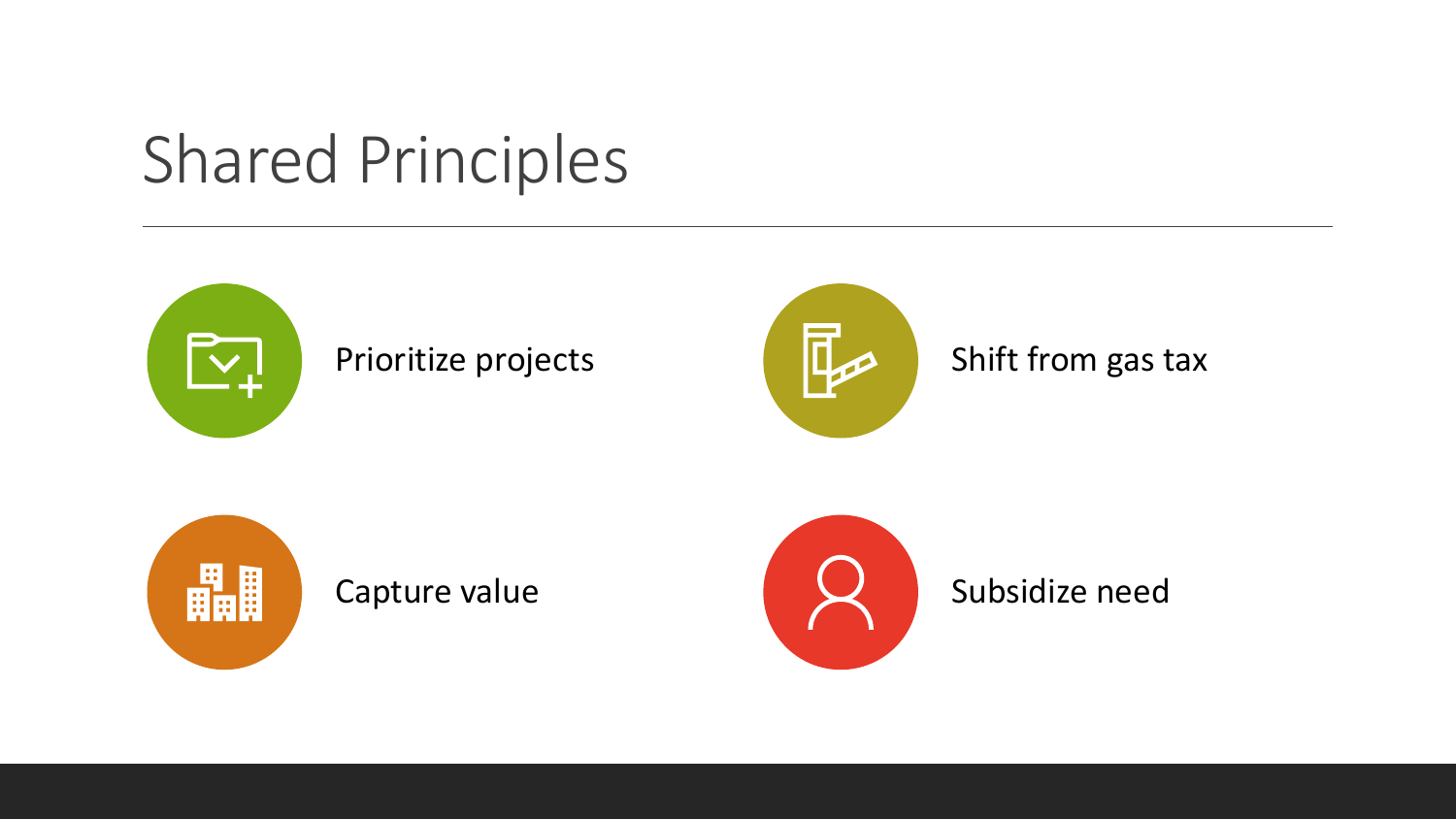#### Prioritize Projects



Not enough money to build and maintain everything



Court decision against the Map Act adds to already increasing costs



Data-driven STIP process helps



Consider transportation as part of a functioning labor market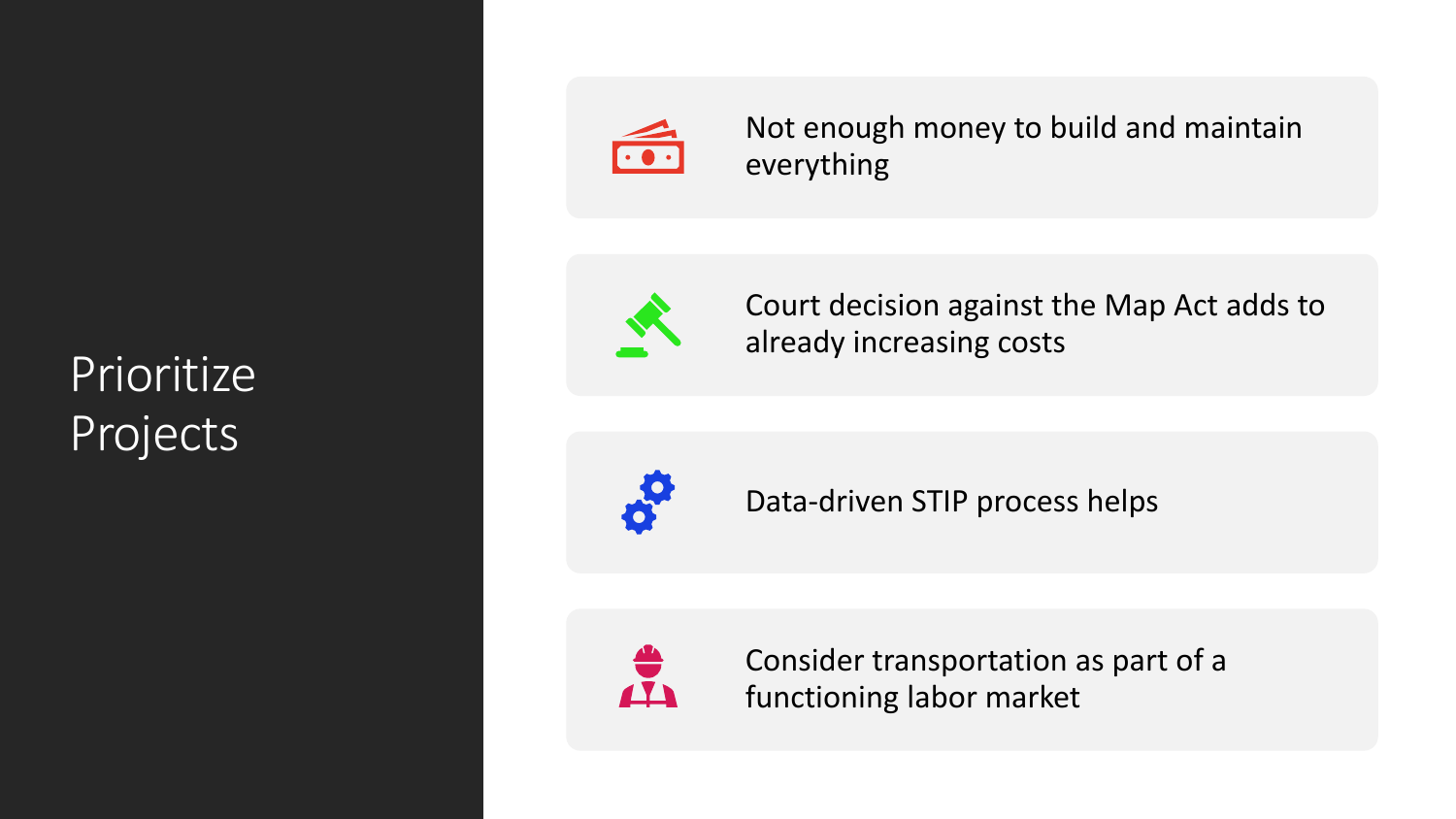# Shift from Gas Tax

Road funding is based on user fees (highway use tax, driver's licenses, vehicle tags, and gas tax) Gas tax is the most direct user fee, an imperfect measure of miles driven and vehicle size Gas tax is easy to collect, each time someone refuels, and matches federal tax Changing technology limits future value of the gas tax and could make tax regressive Minimize initial revenue and distributional effects of transition from gas tax Burdens on people with least ability to pay should not increase Toll roads and toll lanes may be an option to consider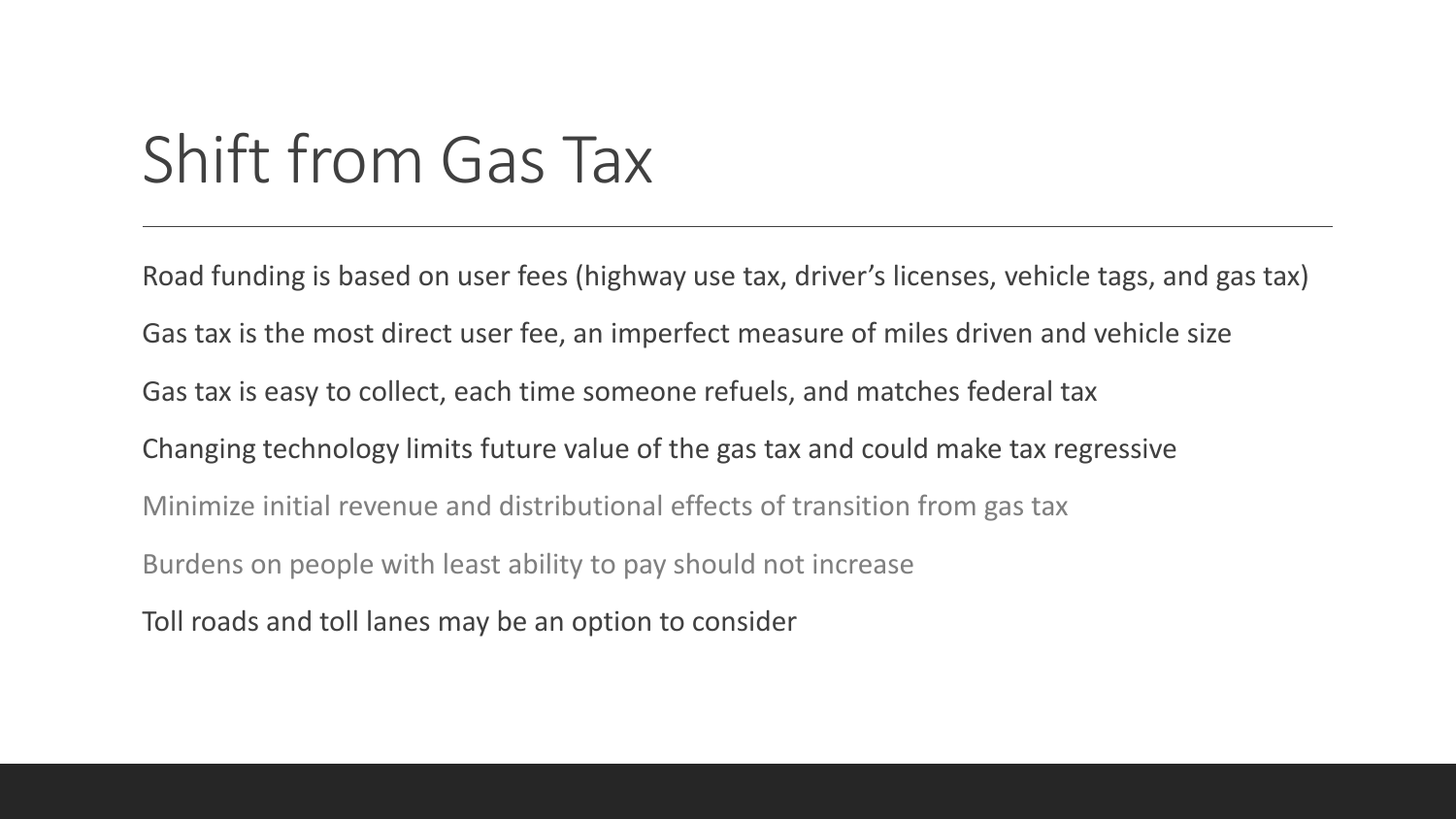# Capture Value

Owners benefit from proximity to good roads Road/Interstate—connecting point-to-point Street/Intersection—commercial activity at that place

Role for appropriately designed and implemented impact fees

Explore role of public-private partnerships in capturing increased property value to maximize community benefits

Harder to do with maintenance than with new construction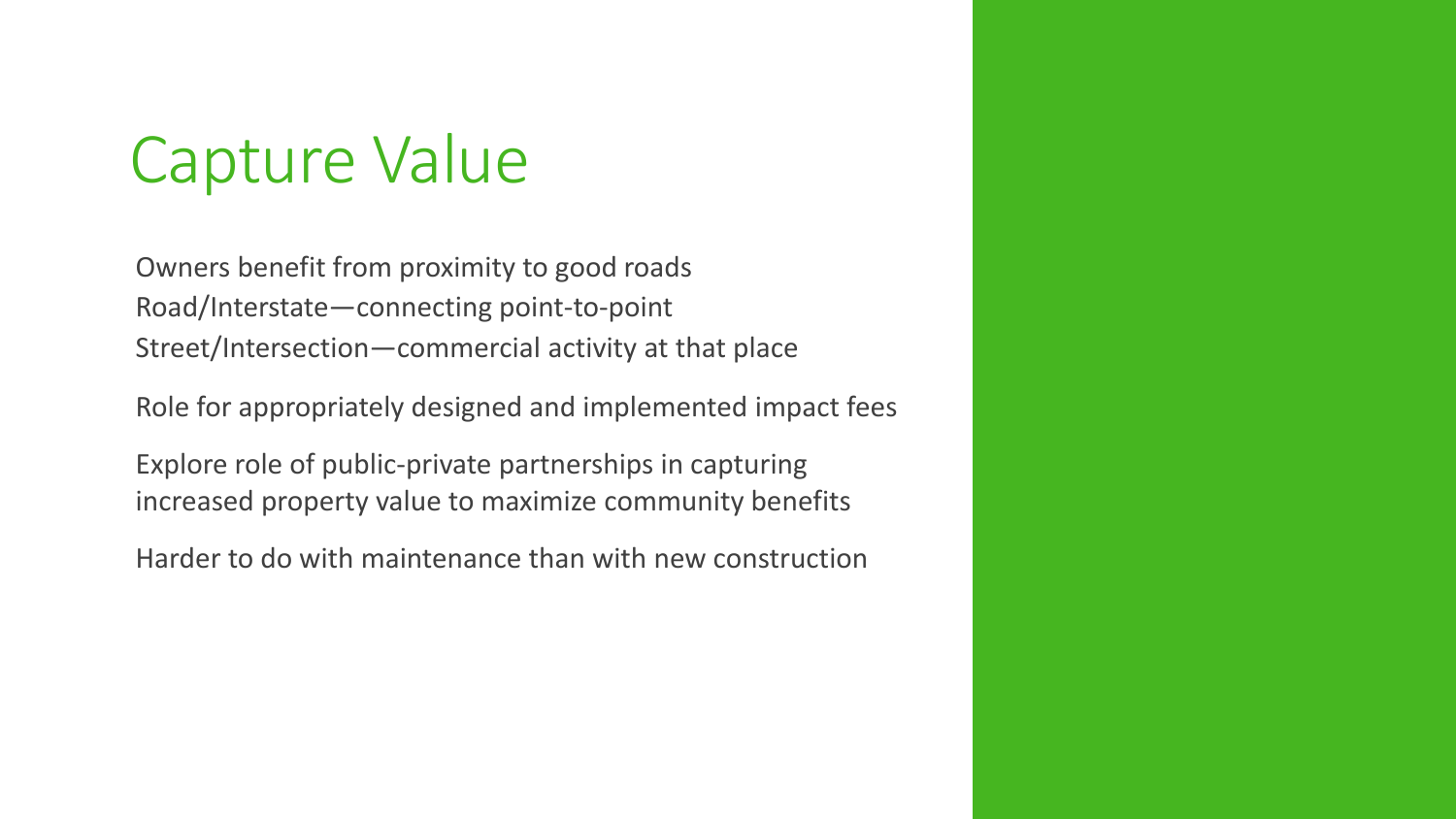### Subsidize Need

Increase consideration of need in subsidies for transportation

Incorporate value-capture into transit systems to make them more self-funding

Align subsidies for housing and transportation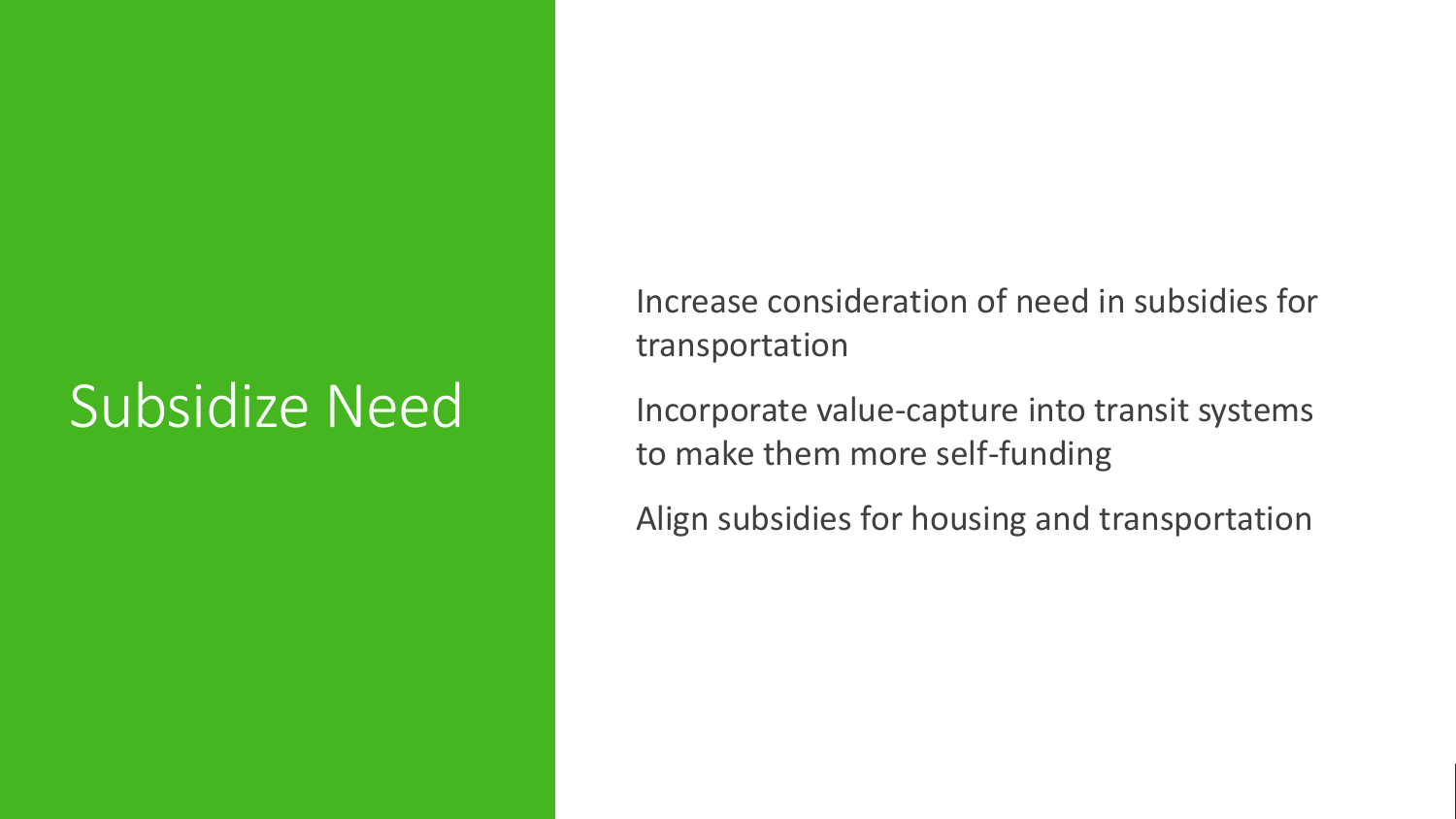## Areas of Contention

Additional luxury tax on car ownership

Most effective way to align affordable transportation and housing

Best way to connect people to jobs, schools, and shopping

Roles for tolling and public-private partnerships

Definition of adequate revenue